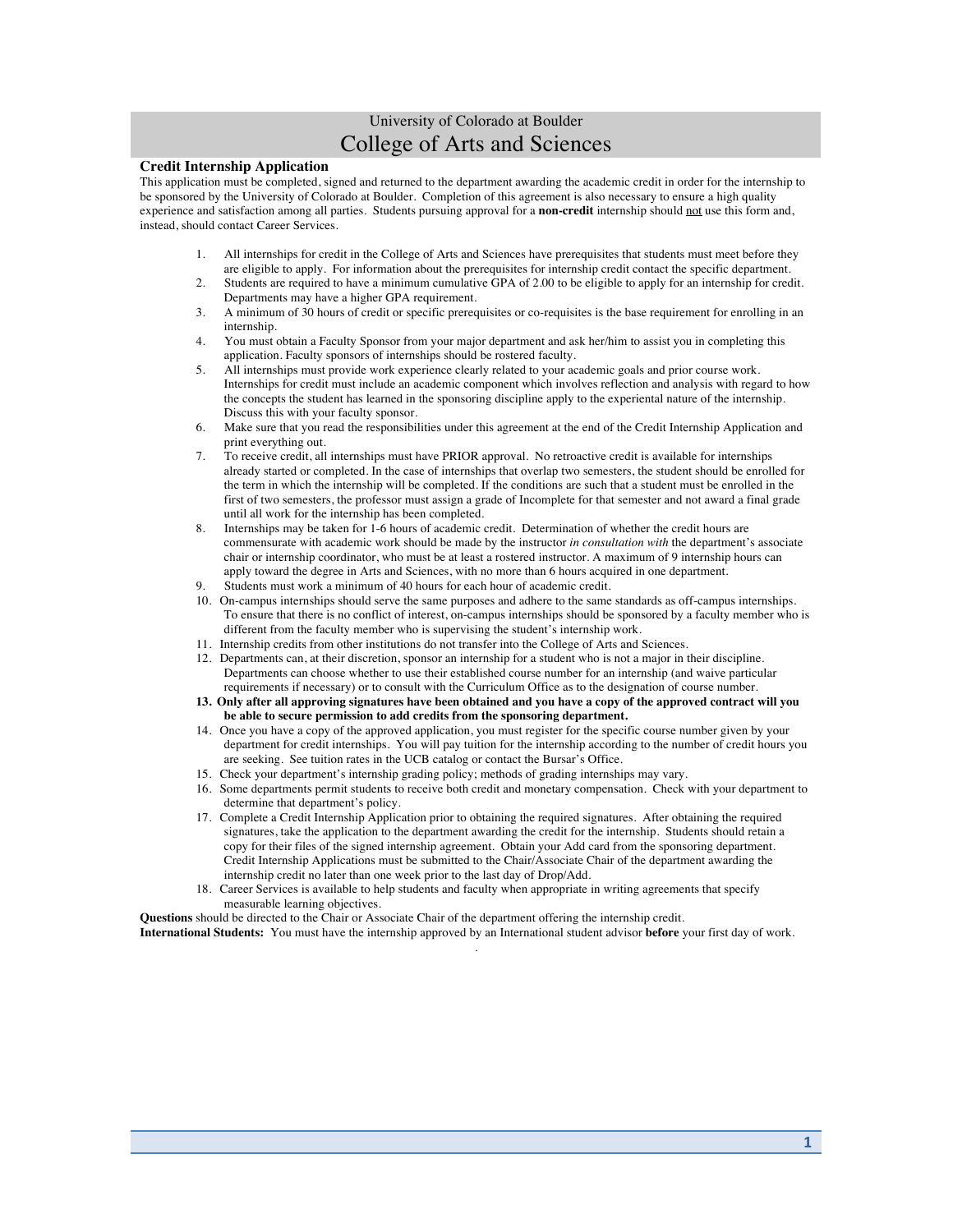## **PLEASE TYPE or PRINT all information except signatures.**

| <b>Student Information</b> |                               |
|----------------------------|-------------------------------|
| Last Name                  |                               |
| First Name:                |                               |
| <b>Student Number:</b>     |                               |
| E-mail:                    |                               |
| Phone:                     |                               |
| Address:                   |                               |
| City/State/Zip:            |                               |
| Class Standing:            | Senior<br>Junior<br>Sophomore |
| College/School:            | Arts and Sciences             |
| Major:                     |                               |
| Current Cumulative GPA:    |                               |

| <b>Employer Information</b>                                         |  |  |  |  |
|---------------------------------------------------------------------|--|--|--|--|
| <b>Employer Name:</b>                                               |  |  |  |  |
| Supervisor:                                                         |  |  |  |  |
| E-mail:                                                             |  |  |  |  |
| Phone:                                                              |  |  |  |  |
| Address:                                                            |  |  |  |  |
| City/State/Zip:                                                     |  |  |  |  |
| This application must be approved before you start your internship. |  |  |  |  |
| <b>Internship Department:</b>                                       |  |  |  |  |
| Course Number:                                                      |  |  |  |  |
| Number of Credit Hours Requested:                                   |  |  |  |  |
| <b>Faculty Sponsor Name</b>                                         |  |  |  |  |
| <b>Faculty Sponsor Department</b>                                   |  |  |  |  |
| <b>Faculty Sponsor Telephone</b>                                    |  |  |  |  |
| Faculty Sponsor E-mail                                              |  |  |  |  |

| <b>Internship Information</b>                                                                                                                     |        |      |                  |  |  |
|---------------------------------------------------------------------------------------------------------------------------------------------------|--------|------|------------------|--|--|
| Position Title:                                                                                                                                   |        |      |                  |  |  |
| <b>Start Date:</b>                                                                                                                                |        |      |                  |  |  |
| End Date:                                                                                                                                         |        |      |                  |  |  |
| This internship is:                                                                                                                               | Unpaid | Paid | Salary per Hour: |  |  |
| Hours per Week:                                                                                                                                   |        |      | Total Hours:     |  |  |
| <b>Position Description.</b> Describe the nature of your position and/or your duties. What will be the most substantive aspects of your position? |        |      |                  |  |  |

(How will you spend the majority of your time?)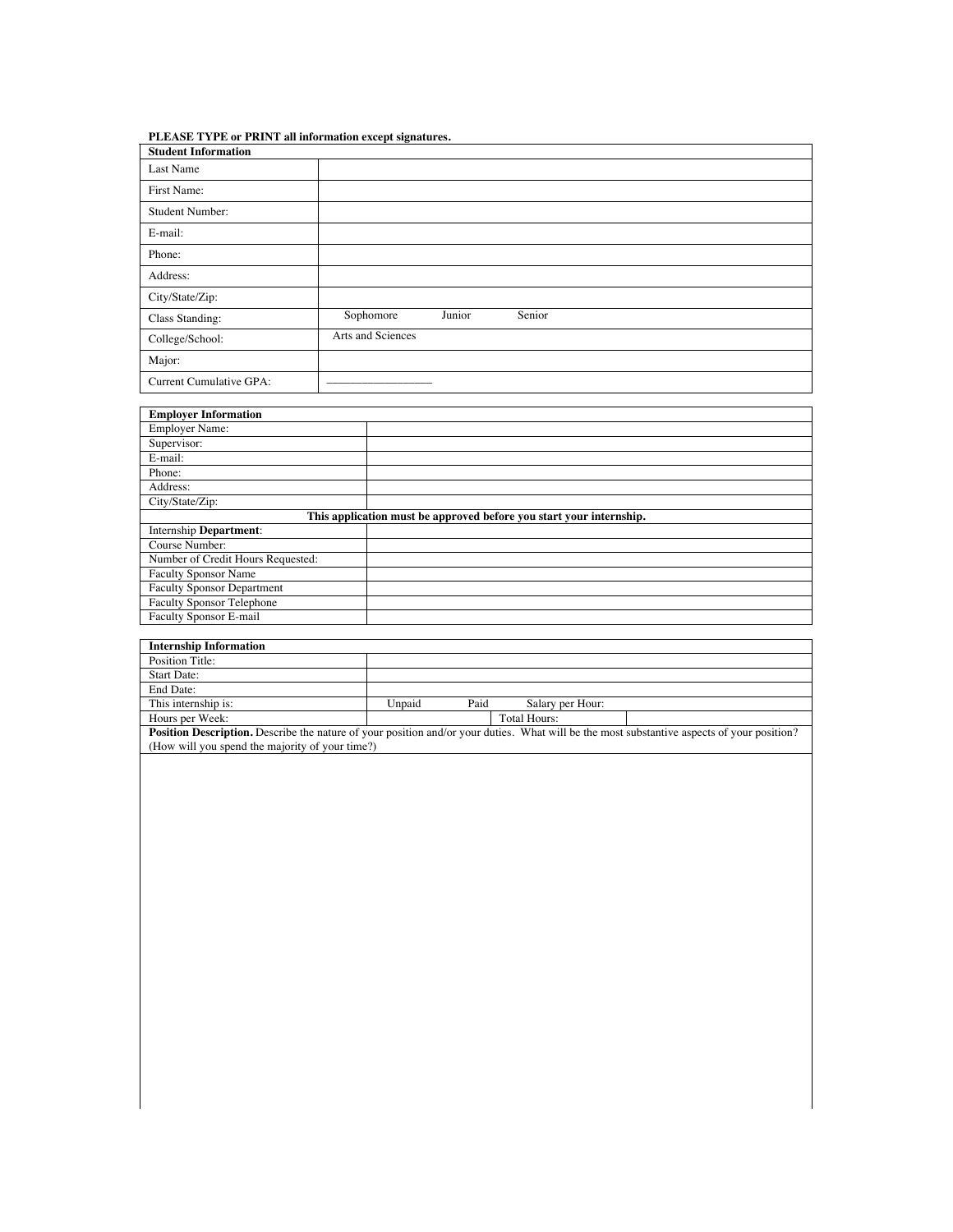**Educational Objectives.** What do you hope to learn from this experience? **Learning Activities.** Describe the academic work that you will do (readings, research, data collection) and the academic work you will produce related to the internship (research paper, data analysis, creative/artistic work) to merit the awarding of the academic credit requested. Please be detailed in describing the nature and amount of academic work. **Self Evaluation.** Describe how the internship experience relates to your major and career interests and how you will evaluate the learning experience. What evidence will you provide to document your accomplishments? **Work Supervisor Evaluation.** How often will you be evaluated by your work supervisor?<br>Weekly Other Weekly What will be the method of evaluation and how will these evaluations be documented? **Faculty Sponsor Evaluation (to be completed by the faculty sponsor).** How will you (the faculty sponsor) evaluate the academic work completed in conjunction with this internship?

**3**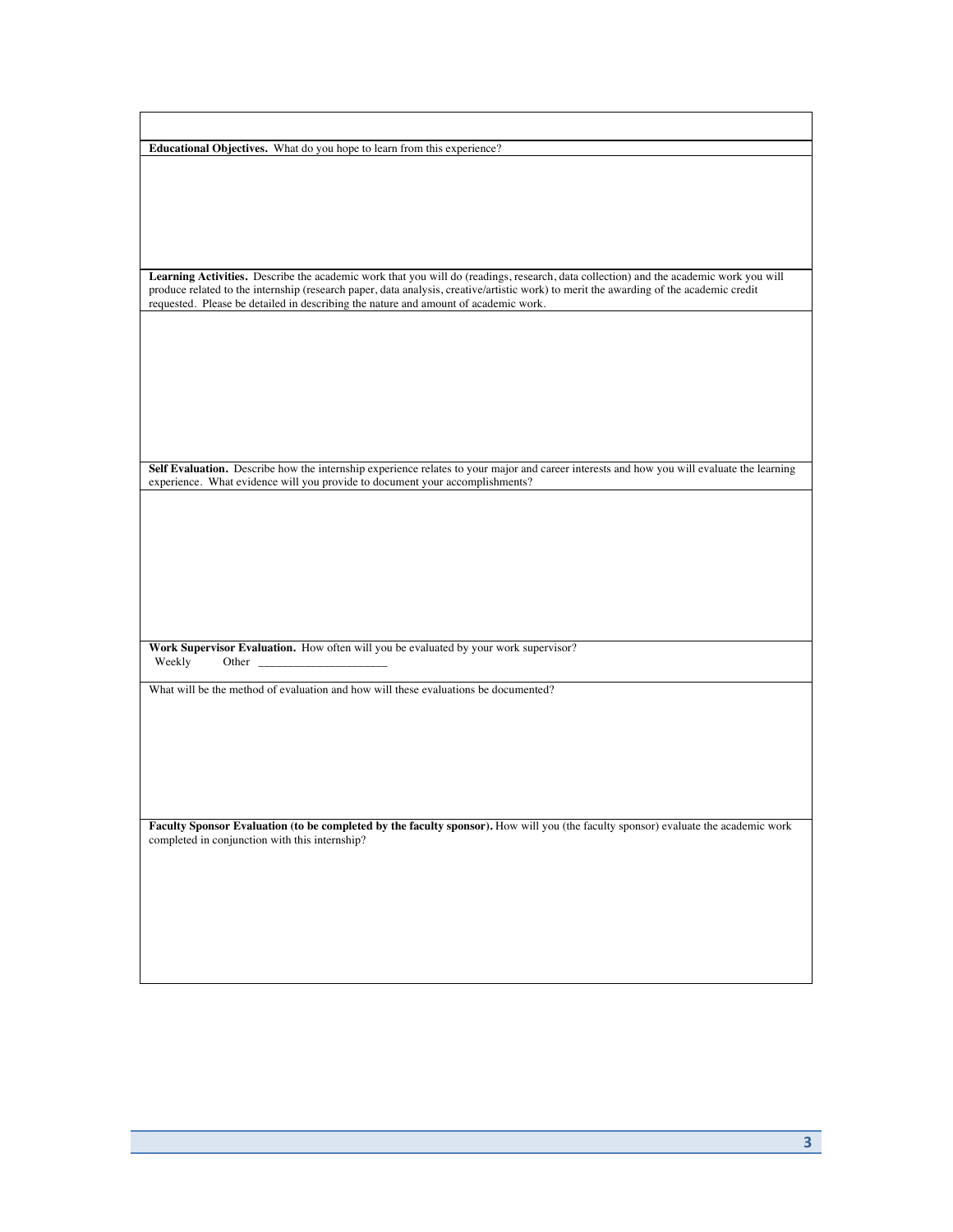#### **Responsibilities Under This Agreement When signing this agreement, you agree to assume the responsibilities listed for your role.**

#### **I, the Internship student, agree to:**

- 1. Perform to the best of my ability those tasks assigned by my supervisor which are related to my learning objectives and the responsibilities of this position.
- 2. Follow all the rules, regulations, and normal requirements of the employer's organization.<br><sup>2</sup> Fulfill this Credit Internship Application under the direction of a faculty sponsor, and cons
- 3. Fulfill this Credit Internship Application under the direction of a faculty sponsor, and consult as needed with my faculty sponsor for guidance and evaluation when receiving academic credit.
- 4. Notify my faculty sponsor and the Chair/Associate Chair of the department awarding the internship credits of any changes I need to make in this agreement or of any problems that develop during the placement.
- 5. Complete an evaluation of the internship.
- 6. Complete the academic work described in this agreement and submit it to the faculty sponsor for review in a timely manner (no later than one month after the completion of the internship). I understand that credit for the internship will not be awarded until I have submitted the academic work as described and that work has been evaluated as satisfactory by the faculty sponsor.

#### **I, the Employment Supervisor, agree to:**

- 1. Provide the necessary orientation, training, precautionary safety instructions, and supervision in the performance of the position duties and responsibilities on this agreement.
- 2. Understand the responsibility for providing Workers' Compensation and liability insurance in accordance with Colorado state law, and agree to provide said coverage if student is paid.
- 3. Complete a final written evaluation of the student's performance during the placement and send it to the faculty sponsor listed on this application.

#### **I, the Faculty Sponsor, agree to:**

- 1. Attest that the proposed internship is relevant to the student's area of interest, that, given the student's proposed educational and career objectives, the experience is academically sound, and that the academic work proposed is relevant to the student's major and is sufficient to merit the academic credit requested.
- 2. Agree to coordinate, monitor, and evaluate the internship as appropriate.
- 3. Agree to ensure that the academic work described in this agreement is completed and submitted in a timely manner and to review and certify that the academic work is appropriate before the credit requested for the internship is awarded.
- 4. Agree to ensure that the student is not being required to work more than the agreed upon hours a week.

#### **According to C.R.S. 8-41-105(7)(a) & (b):**

The employer is responsible for providing Workers' Compensation and liability insurance coverage for those students receiving remuneration for a Cooperative Education or student internship work experience. In cases where the student is not receiving any remuneration for the work experience from the employer, the educational institution sponsoring the student is responsible for providing Workers' Compensation.

The University of Colorado at Boulder encourages employers to extend Workers' Compensation coverage to all students, whether paid or non-paid, since the employer can best control the safety of the work place and provide accordingly for the risks a student may incur.